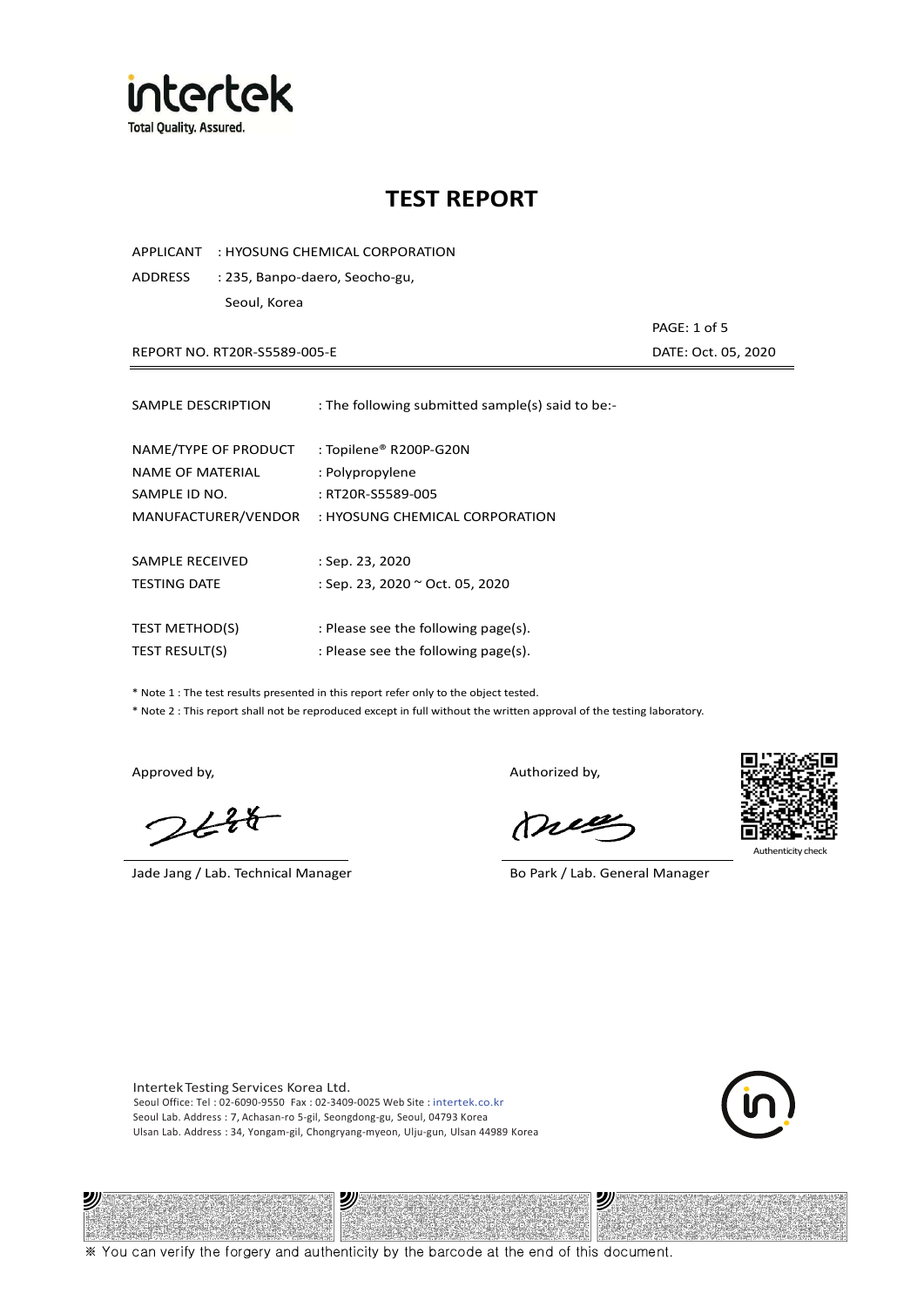

REPORT NO. RT20R-S5589-005-E DATE: Oct. 05, 2020

PAGE: 2 of 5

SAMPLE ID NO. : RT20R-S5589-005 SAMPLE DESCRIPTION : Topilene® R200P-G20N

| <b>TEST ITEM</b>                        | <b>UNIT</b> | <b>TEST METHOD</b>                                                                                                                          | <b>MDL</b>     | <b>RESULT</b> |
|-----------------------------------------|-------------|---------------------------------------------------------------------------------------------------------------------------------------------|----------------|---------------|
| Cadmium (Cd)                            | mg/kg       | With reference to<br>IEC 62321-5 Edition 1.0 : 2013,                                                                                        | 0.5            | N.D.          |
| Lead (Pb)                               | mg/kg       | by acid digestion and<br>determined by ICP-OES                                                                                              | 5              | N.D.          |
| Mercury (Hg)                            | mg/kg       | With reference to<br>IEC 62321-4 Edition 1.0: 2013,<br>by acid digestion and<br>determined by ICP-OES                                       | $\overline{2}$ | N.D.          |
| Hexavalent Chromium (Cr <sup>6+</sup> ) | mg/kg       | With reference to<br>IEC 62321-7-2<br>Edition 1.0 : 2017,<br>by alkaline/toluene digestion<br>and determined by UV-VIS<br>Spectrophotometer | 8              | N.D.          |
| Polybrominated Biphenyl (PBBs)          |             |                                                                                                                                             |                |               |
| Monobromobiphenyl                       | mg/kg       |                                                                                                                                             | 5              | N.D.          |
| Dibromobiphenyl                         | mg/kg       |                                                                                                                                             | 5              | N.D.          |
| Tribromobiphenyl                        | mg/kg       |                                                                                                                                             | 5              | N.D.          |
| Tetrabromobiphenyl                      | mg/kg       | With reference to                                                                                                                           | 5              | N.D.          |
| Pentabromobiphenyl                      | mg/kg       | IEC 62321-6 Edition 1.0: 2015,                                                                                                              | 5              | N.D.          |
| Hexabromobiphenyl                       | mg/kg       | by solvent extraction and                                                                                                                   | 5              | N.D.          |
| Heptabromobiphenyl                      | mg/kg       | determined by GC/MS                                                                                                                         | 5              | N.D.          |
| Octabromobiphenyl                       | mg/kg       |                                                                                                                                             | 5              | N.D.          |
| Nonabromobiphenyl                       | mg/kg       |                                                                                                                                             | 5              | N.D.          |
| Decabromobiphenyl                       | mg/kg       |                                                                                                                                             | 5              | N.D.          |
| Polybrominated Diphenyl Ether (PBDEs)   |             |                                                                                                                                             |                |               |
| Monobromodiphenyl ether                 | mg/kg       |                                                                                                                                             | 5              | N.D.          |
| Dibromodiphenyl ether                   | mg/kg       |                                                                                                                                             | 5              | N.D.          |
| Tribromodiphenyl ether                  | mg/kg       |                                                                                                                                             | 5              | N.D.          |
| Tetrabromodiphenyl ether                | mg/kg       | With reference to                                                                                                                           | 5              | N.D.          |
| Pentabromodiphenyl ether                | mg/kg       | IEC 62321-6 Edition 1.0 : 2015,                                                                                                             | 5              | N.D.          |
| Hexabromodiphenyl ether                 | mg/kg       | by solvent extraction and                                                                                                                   | 5              | N.D.          |
| Heptabromodiphenyl ether                | mg/kg       | determined by GC/MS                                                                                                                         | 5              | N.D.          |
| Octabromodiphenyl ether                 | mg/kg       |                                                                                                                                             | 5              | N.D.          |
| Nonabromodiphenyl ether                 | mg/kg       |                                                                                                                                             | 5              | N.D.          |
| Decabromodiphenyl ether<br>mg/kg        |             |                                                                                                                                             | 5              | N.D.          |

Tested by : Jooyeon Lee, Seulgi Park, Jessica Kang

Notes : mg/kg = ppm = parts per million < = Less than

沙

N.D. = Not detected ( <MDL )

MDL = Method detection limit

Intertek Testing Services Korea Ltd. Seoul Office: Tel : 02-6090-9550 Fax : 02-3409-0025 Web Site : intertek.co.kr Seoul Lab. Address : 7, Achasan-ro 5-gil, Seongdong-gu, Seoul, 04793 Korea Ulsan Lab. Address : 34, Yongam-gil, Chongryang-myeon, Ulju-gun, Ulsan 44989 Korea

沙



沙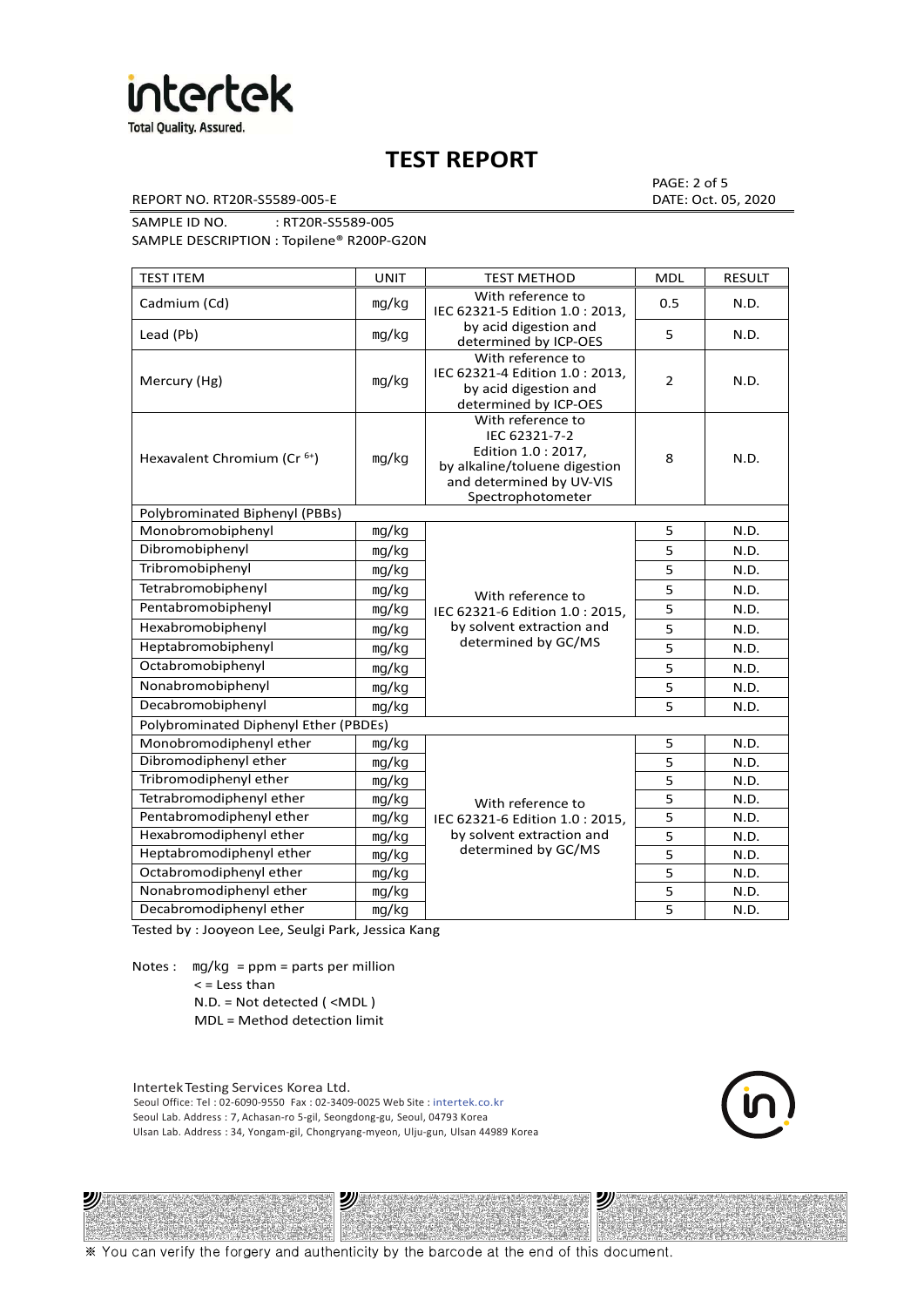

REPORT NO. RT20R-S5589-005-E DATE: Oct. 05, 2020

PAGE: 3 of 5

SAMPLE ID NO. : RT20R-S5589-005 SAMPLE DESCRIPTION : Topilene® R200P-G20N

| <b>TEST ITEM</b>                     | CAS NO.       | <b>UNIT</b> | <b>TEST METHOD</b>                                      | <b>MDL</b> | <b>RESULT</b> |
|--------------------------------------|---------------|-------------|---------------------------------------------------------|------------|---------------|
| Dibutyl phthalate<br>(DBP)           | $84 - 74 - 2$ | mq/kg       | With reference to<br>IEC 62321-8<br>Edition 1.0 : 2017, | 50         | N.D.          |
| Di(2-ethylhexyl) phthalate<br>(DEHP) | 117-81-7      | mg/kg       |                                                         | 50         | N.D.          |
| Benzyl butyl phthalate<br>(BBP)      | 85-68-7       | mq/kg       | by solvent extraction<br>and determined by<br>GC/MS     | 50         | N.D.          |
| Diisobutyl phthalate<br>(DIBP)       | $84 - 69 - 5$ | mg/kg       |                                                         | 50         | N.D.          |

Tested by : Jessica Kang

Notes :  $mq/kg = ppm = parts per million$  $<$  = Less than N.D. = Not detected ( <MDL ) MDL = Method detection limit

\* View of sample as received;-

沙



Intertek Testing Services Korea Ltd. Seoul Office: Tel : 02-6090-9550 Fax : 02-3409-0025 Web Site : intertek.co.kr Seoul Lab. Address : 7, Achasan-ro 5-gil, Seongdong-gu, Seoul, 04793 Korea Ulsan Lab. Address : 34, Yongam-gil, Chongryang-myeon, Ulju-gun, Ulsan 44989 Korea

沙



沙

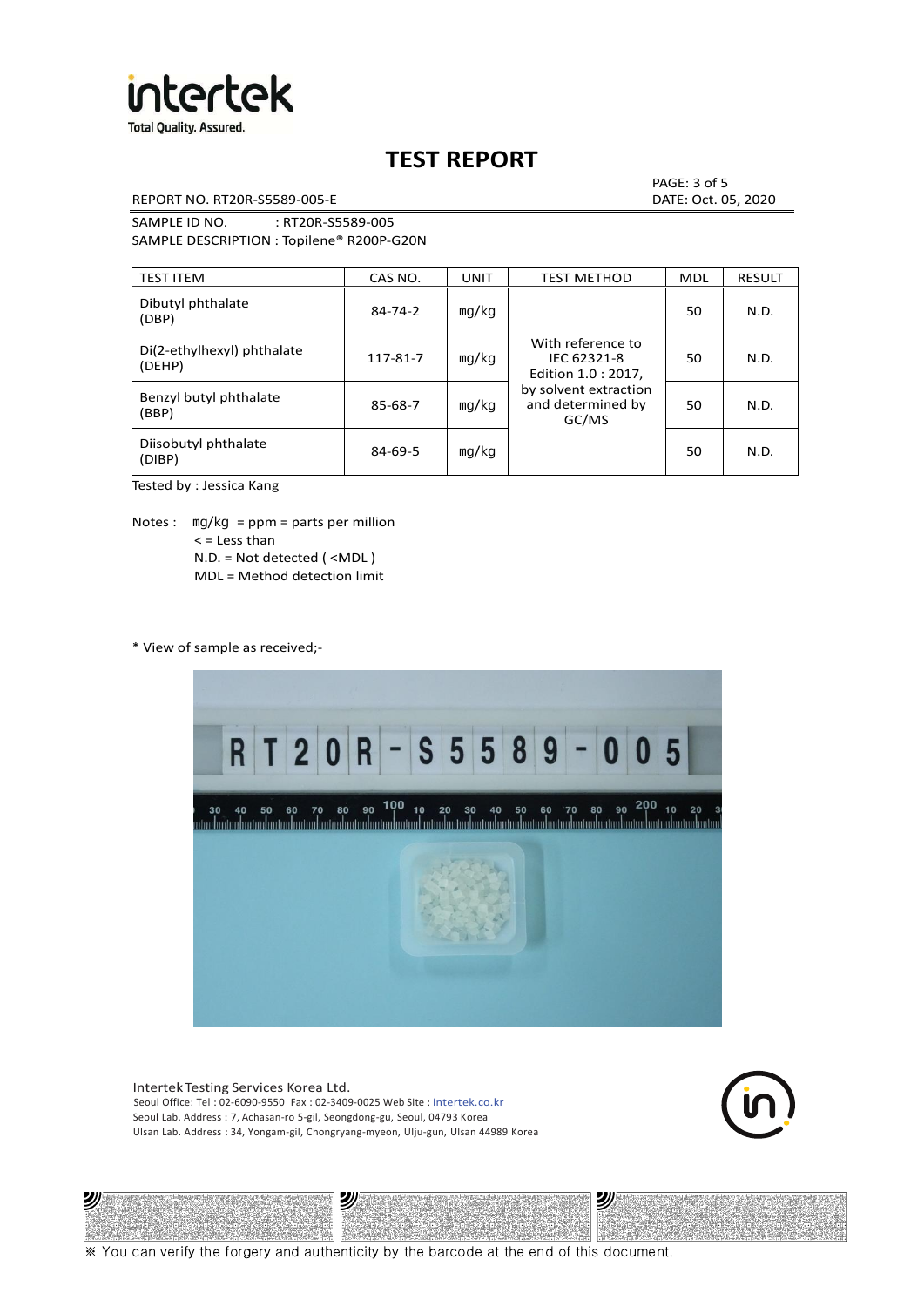

**Total Quality. Assured.** 

# **TEST REPORT**

REPORT NO. RT20R-S5589-005-E DATE: Oct. 05, 2020

PAGE: 4 of 5

SAMPLE ID NO. : RT20R-S5589-005 SAMPLE DESCRIPTION : Topilene® R200P-G20N



| *1 : List of appropriate acid : |                                                                     |
|---------------------------------|---------------------------------------------------------------------|
| Material                        | Acid added for digestion                                            |
| <b>Polymers</b>                 | $HNO3$ , HCl, HF, H <sub>2</sub> O <sub>2</sub> , H3BO <sub>3</sub> |
| Metals                          | $HNO3$ . HCl. HF                                                    |
| Electronics                     | $HNO3$ , HCl, H <sub>2</sub> O <sub>2</sub> , HBF <sub>4</sub>      |

\*2 : The samples were dissolved totally by pre-conditioning method according to above flow chart.

Intertek Testing Services Korea Ltd. Seoul Office: Tel : 02-6090-9550 Fax : 02-3409-0025 Web Site : intertek.co.kr Seoul Lab. Address : 7, Achasan-ro 5-gil, Seongdong-gu, Seoul, 04793 Korea Ulsan Lab. Address : 34, Yongam-gil, Chongryang-myeon, Ulju-gun, Ulsan 44989 Korea

沙

沙



沙